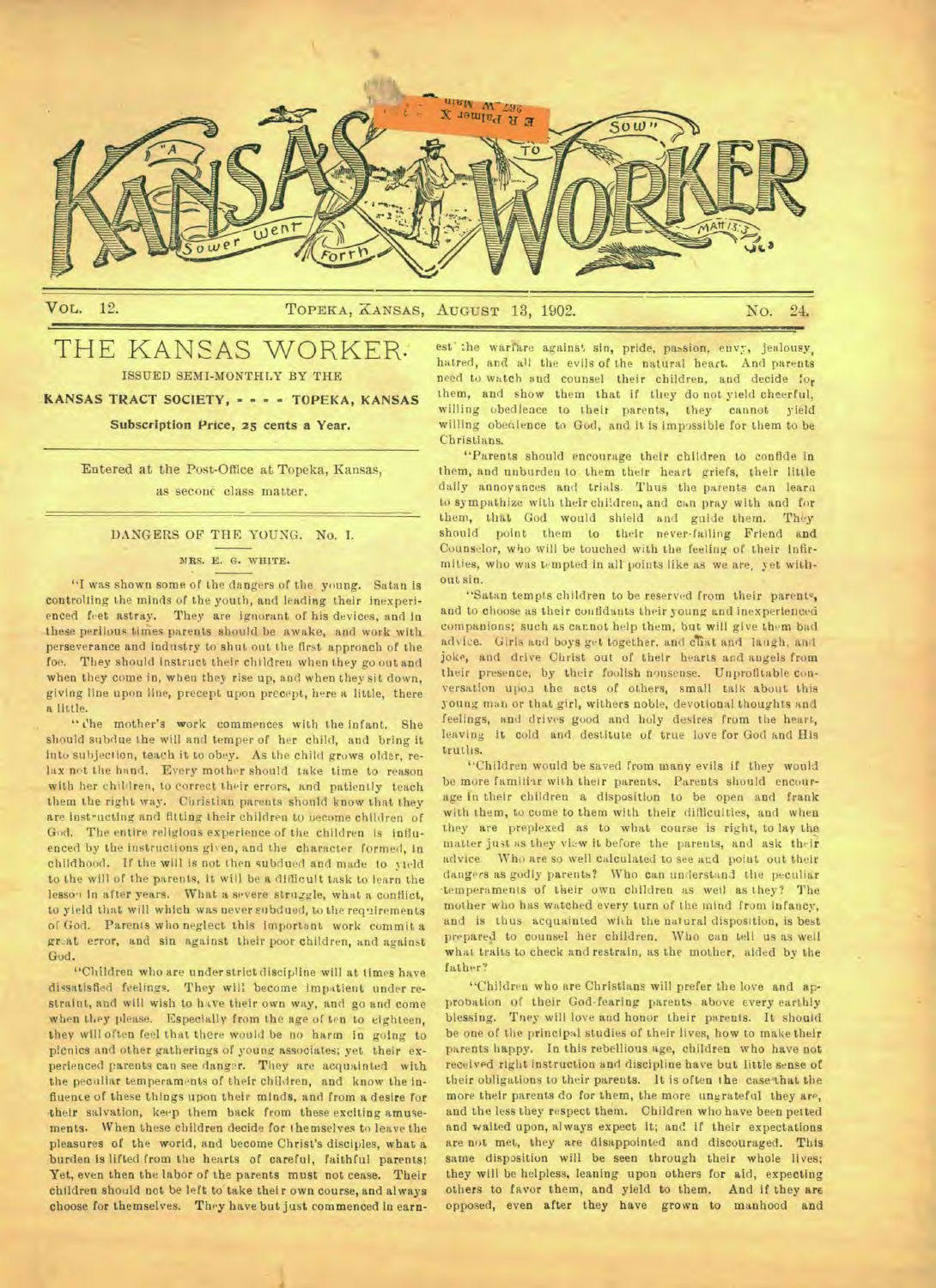womanhool, they think the mse'ves abused, and thus they worry their way through the world, hardly able to bear their own weight, often murmuring and fretting because everything *does* not suit them.

"Mistaken parents are teaching their children lessons which will prove ruinous to them, and are also planting thorns for their own feet. They think that by gratifying the wishes of their children, and letting them follow their own inclinations, they can gain their love. What an error! Children thus indulged grow up unrestrained in their desires, unyielding in their dispositions, selfish, exacting, and overbearing, a curse to themselves and to all around them. To a great extent, parents hold in their hands the future happiness of their children. Upon them rests the Important work of forming the character of these children. The instructions given in childhood, will follow them all through life. Parents sow the seed which will spring up and bear fruit either for good or evil. They can fit their sons and daughters for happiness or for misery."

#### $36$   $36$   $32$

#### THE LORD HELPS WHEN WE TRY.

In response to the many calls that come to us from Wichita fora place to be fitted up for treatment rooms, we decided to try and raise \$500. to rent a house and put in a meager supply of fixtures for that purpose. At the Humboldt camp-meeting we raised \$150. We went to Wichita and rented a good house at a very reasonable rate. We were called to the office of one of the leading business men who had, with his wife, spent some weeks at the Boulder, Colo., Sanitarium. He asked us what we were trying to do. We told him plainly that we had started to fit up, in a very meager way, a house which we had rected there. That we had undertaken to place our nurses who had been there for some time, in a house with some appliances to give the treatments, and to enable them to furnish board to those they are treating so they might have proper diet. After the matter bad been made perfectly plain to him that we were to occupy a rented building and start in a small way, he proposed to us that we write out our plan. This was done. Then, he said, "I want you to ask the citizens of Wichita for \$1,000 to put with your \$500 and then you can put in good appliances and a complete set of fixtures. All they ask is that we spend the \$1,000 for fixtures of good quality and promise not to take them from that city. The paper was prepared and this gentleman took it at once to the president of the Chamber of Commerce who endorsed it and later appointed a special committee of five leading people of the city, of which the gentleman referred to above was made chairman. The \$1,000 will be raised in a few days and donated to the Kansas Conference to be disbursed by the Conference Committee in the purchase of materials for this branch of the Lord's work. We have now raised \$418 of the \$500 and we are sure the balance will come. Who cannot see that the Lord is moving on men outside of our church to rise and do His work?

Dr. Paulson came to Wichita, lectured one night and assisted in planning the work. He said, "It is the most wonderful thing 1 ever saw in connection with this work." Appliances are being placed in the building for all our treatments and we expect to open for business by September 1 or sooner. You who are not helping in this enterprise will want a part in it. Send in your donations to N. B. Emerson, 821 W. 5th St., Topeka, Kansas.

#### **ALL HAVE A CHANCE.**

All can help a little by serding in sheets, towels and good table linen, good quilts or blankets, or such dishes and glass ware as will be suitable to use on the table. Send all such contributions to: Battle Creek Sanitarium Treatment

Rooms, 321 N. Market St., Wichita, Kansas, or to L. C. Christofferson at the same address.

This opening will surely be as the "Hand writing on the wall" to us who fail to step into the opportunity.

C. **MC REYNOLDS.** 

# sty Ai di NOTICE.

To **THE BRETHREN AND SISTERS IN KANSAS:** 

Not many of our Kansas teachers have had the advantage of the Summer Assembly at Berrien Springs, Michigan, and in order that a few crumbs from this feast might beenjoyed by all, we desire that all who wish to teach Church School this year be present at a short Institute, which will be held at Junction City, August 28 to September 24. An examination will be held at the close and certificates issued.

It is not our intention to make this so much a review of text-book knowledge, as to bring out methods of teaching the various subjects, making the Bible the basis. Everyone who is successful in church school work must uoderstand these principles, and none should think of teaching without them. Prof. Floyd Bralliar will be present and assist in the Instruction. and Prof. E. A. Sutherland will be with us a part of the time. The conference will furnish tents free to the students during the Institute, and reduced rates over the railroads may be obtained if application be made at once to Eld. C. McReynolds, 821 W. 5th Street, Topeka. The time is rapidly drawing en, and those who wish to attend should not delay, but write at once to the above address, *giving* the place from which you wish to start, and the date. Do not forget this when you make application for rates.

We solicit the earnest prayers of our brethren and sisters for the success of this work.

> C. MC**REYNOLDS,**  President Kansas Conference. B. E. I1UFFMAN, Educational Secretary.

# slt di

# OBJECT LESSONS.

The sale of Object Lessons has been very encouraging this summer so far as the workers are concerned. Some of our workers have sold nearly one hundred while going on with their other work. We now wish to ask our brethren and sisters all over the state to make a special effort to take orders for your portion of the books before the state campmeeting. You can then take your books home with you from camp-meeting and thus save much expense to the Tract Society. Don't stop short of eight orders for each member so that you will be sure to deliver four. We will have a good supply on the camp ground so you can take all you will have orders for. The workers will be sent out to the churches after camp-meeting and how much better it will be for you to have the orders taken for your books **53** the minister, when he comes to spend two or three weeks with you, may have the time to hold a series of meetings instead of having to go out with you and help you sell your quota of books.

I wish that our church officers would look after this• You are desiring to have a meeting held in your church or in the adjoining neighborhood and it ought to be continued for two or four weeks. The minister will come, but his first business is to see that your portion of Object Lessons are sold. Now, if you will go to work and sell them or take the orders you will place the work in such a condition that you can have the time to attend the meeting and the minister can have the time to hold the meeting.

C. **MCREYNOLDS.**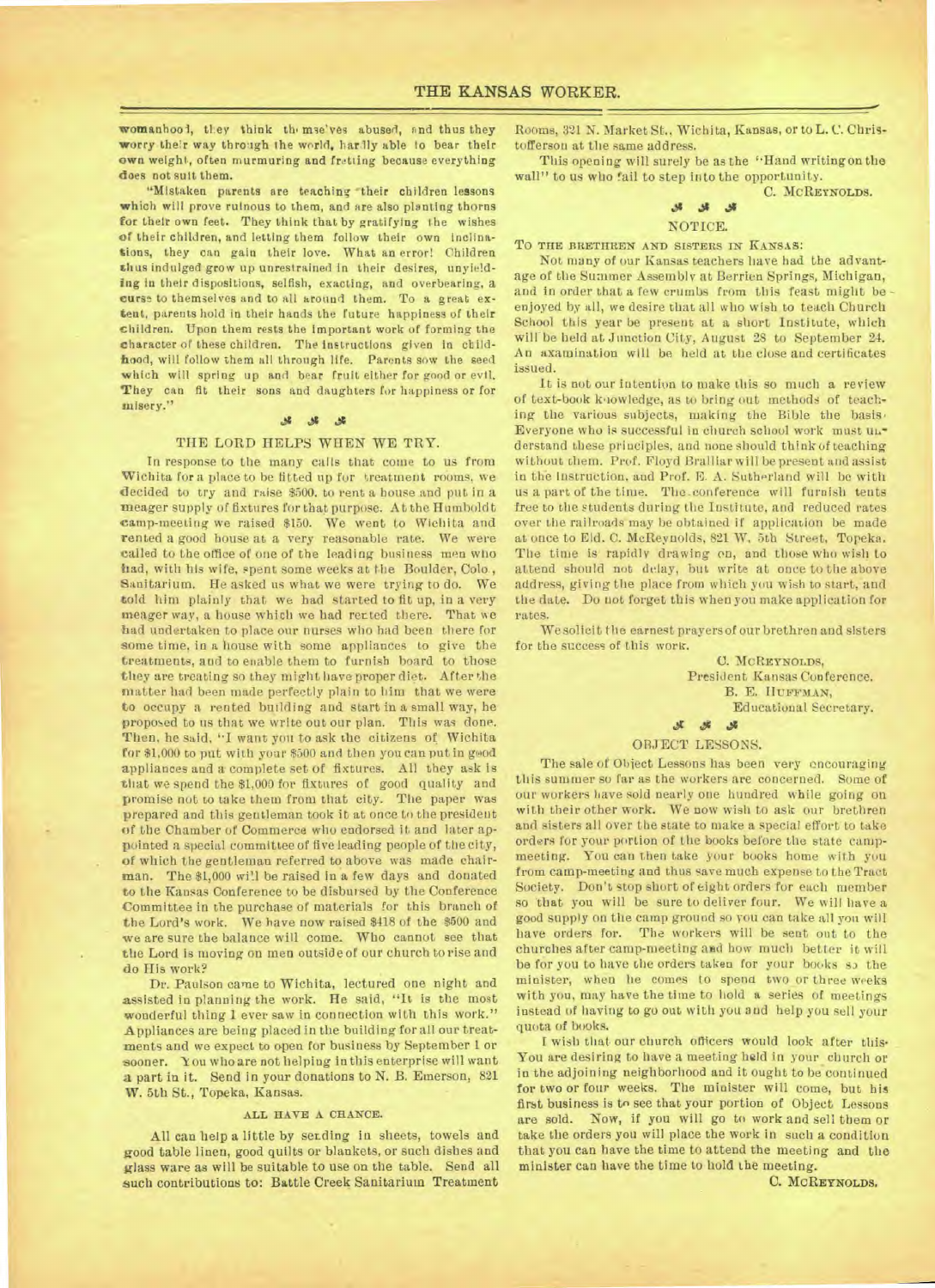# **31111111431310E:CCE-\*CECCCECEe**  REPORTS. **ili13111011314-33MEE-1-E-E EFEEK,CEE4**

**STAFFORD:—I have many rich blessings for which to thank the Lord. While I have not seen much fruit of my work, yet lam seeing fruits of canvassers before me. I was in a house the other day where a copy of Great Controversy had been sold and the first time the purchaser read it he saw the sin of using tobacco and he stopped it. I could relate a good many of such Instances, but I will not take up more space. The Lord Is good and His mercy endureth forever.**  W. B. ROBERTS.

**INDEPENDENCE:—Through the blessing of the Lord, brethren Post, Reetlege and I sold about \$70 worth of books last week, though it was the hottest week we have bad this summer. My sales for 29 hours amounted to \$30.50. Can we not make a living in the Lord's work? God has told us in His word that the laborer is worthy of his hire, but what Is better than all is the blessed experience of meeting and talking with the people, and the thought of the great number of printed pages of the precious truth that are finding a place in the homes of the people. We pray that the truth will find a place in theirhearts.** 

**We are of good courage in the Lord's work, but we realize that a great responsibility** *rests* **upon us as representatives of our Saviour; therefore, we ask an interest in your prayers. M. O. DOUGLASS.** 

LITTLE ROCK, ARK.-Through the blessing of God, our **first series of meetings in Little Rock resulted in more than doubling the church membership, the result being greater than reported in the last issue of the WORKER.** 

**At our last report, we had just moved our tent and begun another series, which was to run through the camp meeting. It was my privilege to be connected with this meeting over the first Sunday of the camp-meeting. speaking nearly' every night. On the last night of my labor in Arkansas, (Sunday night,) fully 500 people were present and seemed very much interested in the subject presented, and purchased, quite freely, literature on the subject when the meeting closed.** 

**The next morning my temperature was found to register 103 degrees, and I was at once removed to the Sanitarium, where for two weeks I suffered severely from malaria. As soon as I was able to travel, Dr. George, the physician in charge, advised me to return to Kansas. I lost 25 pounds in weight during my absence, and have returned very weak in bodily strength; but my confidence in God was never better. 1 am glad that I went to Arkansas. I received many rich blessings while there, and learned many precious lessons. During my sickness my faults were shown to me as I had never seen them before, and I am determined by His grace to put them away. My experience was not all victory, but even out of defeat has come victory, for which 1 praise my Heavenly Father.** 

**It grieved me much that I could not stay in Little Rock, at least until the close of the second series of meetings; but as our Father ordered it otherwise, 1 willingly submit. R. W. PARMELE.** 

**The most favorable time to hold meetings in our churches and school houses is in October and November. 'Our ministers will go out after camp-meeting to our churches and if you have your Object Lessons sold the time can be \*devoted to a protracted meeting.** 

### **THE KINGMAN CAMP-MEETING.**

**This meeting was held with an average attendance of our people of about one hundred. The outside attendance was very good and some seemed deeply interested In the truths presented.** 

**Dr. Paulson was present one night and spoke under the auspices of the W. C. T. U. to a large and attentive audience. Drs. W. A. George and Lyra George were present and lectured on health topics, and their labors were much appreciated by the people.** 

**Prof. Kern did excellent work among the young people and his admonitions and instruction will be long remembered by many of them. Sister Emerson was present and labored in the interest of the Sabbath School work and also the children's work. Bro. W. F. Surber, state agent, labored in the canvassing work and Bro. N. P. Dixon conducted stadies in Christ's Object Lessons. The other labor**ers present were Elders C. McReynolds, J. B. Ashcraft, J. **W. Norwood and the writer.** 

**A most earnest call has come from Wichita for something in the medical work to be started in that city and the citizens are willing to raise twice as much as our people to put in the work there. A call was made at the camp-meet**ing for pledges to assist in this work and about \$240 was **subscribed. Everything considered, it was a very good meeting and much appreciated by all of our people. A tent company will remain to follow up the interest.** 

**E. T.RUSSELL.** 

### **EXTRA NUMBER OF THE SCANDINAVIAN PAPERS.**

**At the meeting of the Northwestern Union Conference, held at Des Moines, Iowa, in April, it was decided by the Scandinavian brethren and endorsed by the Conference that an extra number of the Scandinavian papers should be issued by the first of September, this year, and that an earnest effort should be** *made* **by our brethren everywhere to place a copy of these papers in the hands of every Scandinavian**  family in this country. We have occasionally had extra numbers of our American papers and our Scandinavian **brethren have always taken hold with a good will to help in the circulation of them. We therefore** *believe,* **as this is genuine missionary work, that our American brethren will esteem it a privilege to help us in this matter. The paper in the Danish-Norwegian language is called "Evangelists Sendebud" and in the Swedish "Sions Vaektare."** 

The extra number will contain twice as many pages as **the usual numbers and will be filled with present truth. The price Is:** 

**From 1 to 49 copies, 5 cents per copy.**  $\begin{array}{cccccc}\n\cdot & 50 & 60 & 449 & \cdots & 3 & \cdots & \cdots\n\end{array}$ 

**" 50 to 449 " 3 " <sup>61</sup>**

 $\cdot$  500 and upwards,  $2\frac{1}{2}$ 

**Please assist us in this good work by ordering immediately through your Tract Society Secretary such a number of copies as you can use in the city or neighborhood where you live.** 

 $\rightarrow$ 

**Yours in behalf of the Scandinavian work.** 

**L.JOHNSON.** 

**If you want a minister to hold meetings in your church**  for two or three weeks, or in a near by school house, sell **your portion of Object Lessons now or take the orders for them. Think how much may be gained,—even many souls saved if you will now take your orders for Object Lessons. The people will have the books which will lead them to the love of the Lord and His word, and then the minister who comes to your place after camp-meeting can devote his time wholly to holding a series of meetings.**